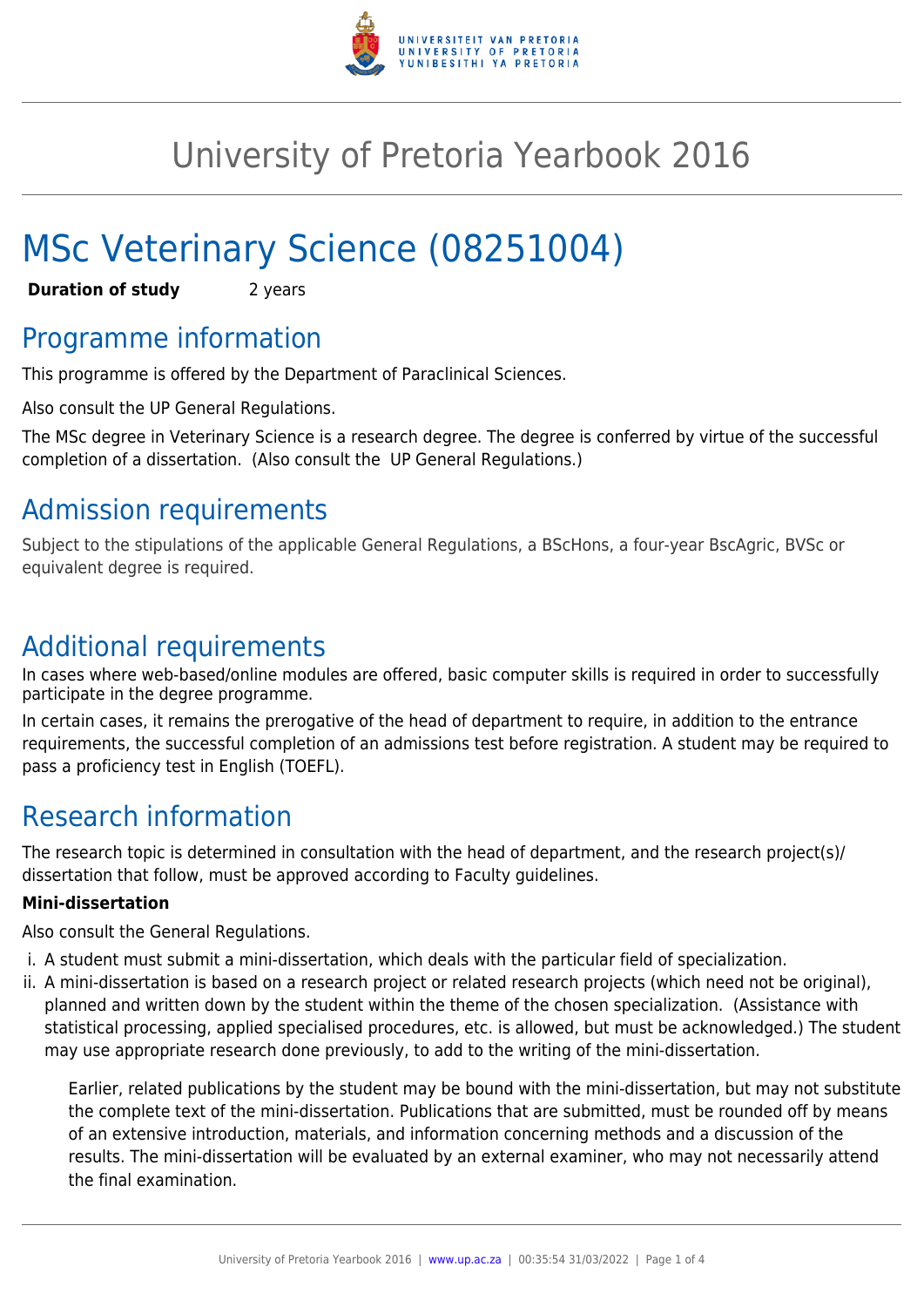

iii. The average of the separate marks awarded by all the examiners, constitutes the final mark for the minidissertation. The minimum pass mark is 50%. A student who has failed may be permitted by the Dean, on the recommendation of the head of department concerned, to submit an amended mini-dissertation for final adjudication.

# Pass with distinction

The degree is conferred with distinction on a student who has obtained at least 75% for the dissertation.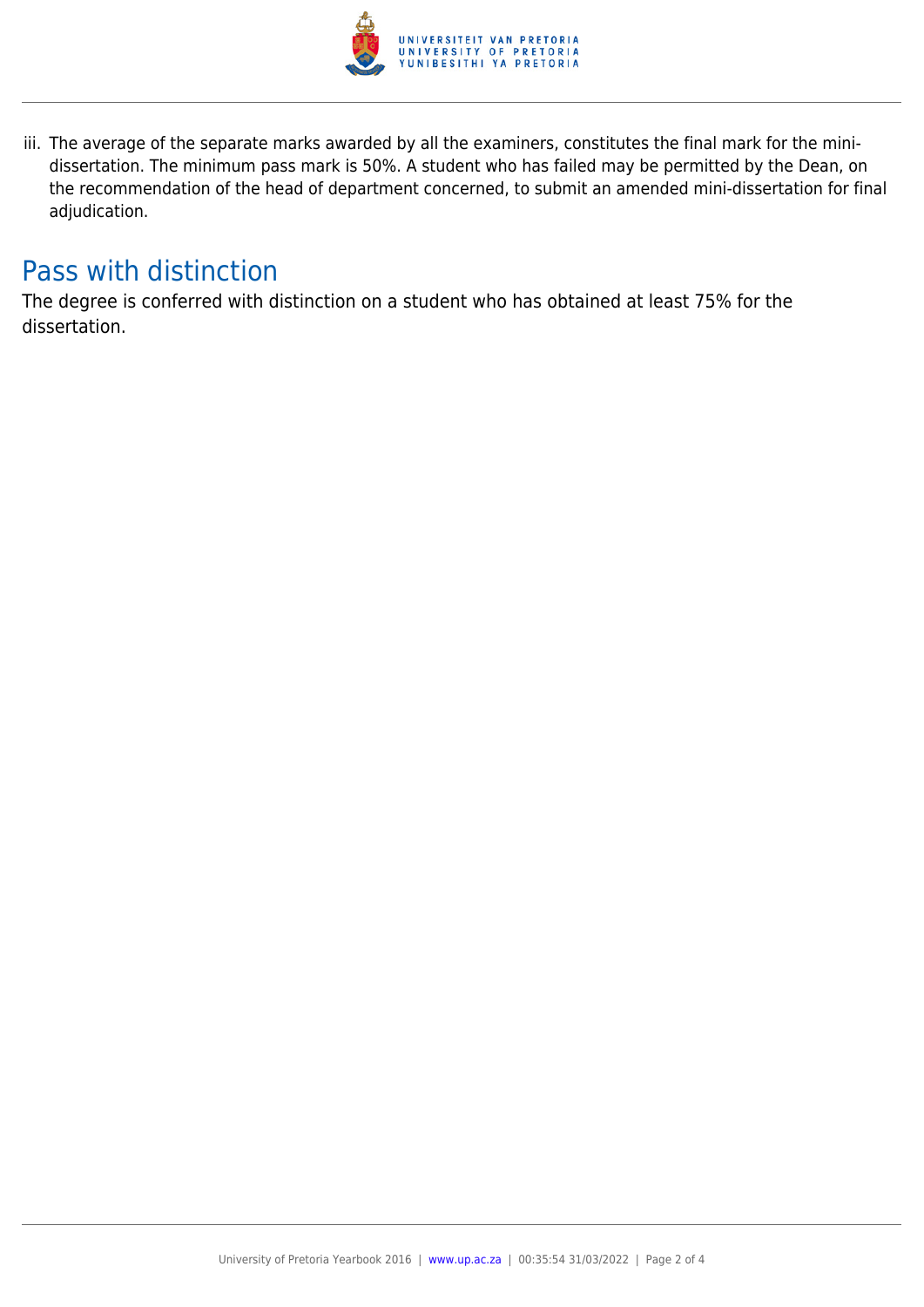

# Curriculum: Year 1

**Minimum credits: 249**

### **Core modules**

### **Dissertation: Paraclinical sciences 804 (VWE 804)**

| <b>Module credits</b>              | 240.00                       |  |
|------------------------------------|------------------------------|--|
| <b>Prerequisites</b>               | No prerequisites.            |  |
| Language of tuition                | English                      |  |
| <b>Academic organisation</b>       | <b>Paraclinical Sciences</b> |  |
| <b>Period of presentation</b>      | Year                         |  |
| Research methodology 812 (VRM 812) |                              |  |

### **Research methodology 812 (VRM 812)**

| <b>Module credits</b>         | 9.00                      |
|-------------------------------|---------------------------|
| Language of tuition           | English                   |
| <b>Academic organisation</b>  | Vet Sc Dean's Office      |
| <b>Period of presentation</b> | Semester 1 and Semester 2 |

#### **Module content**

A web-based introductory module in research methodology that includes planning and undertaking a research project or clinical trial, collecting and analysing data, scientific writing, and enabling preparation and presenting of a research protocol.